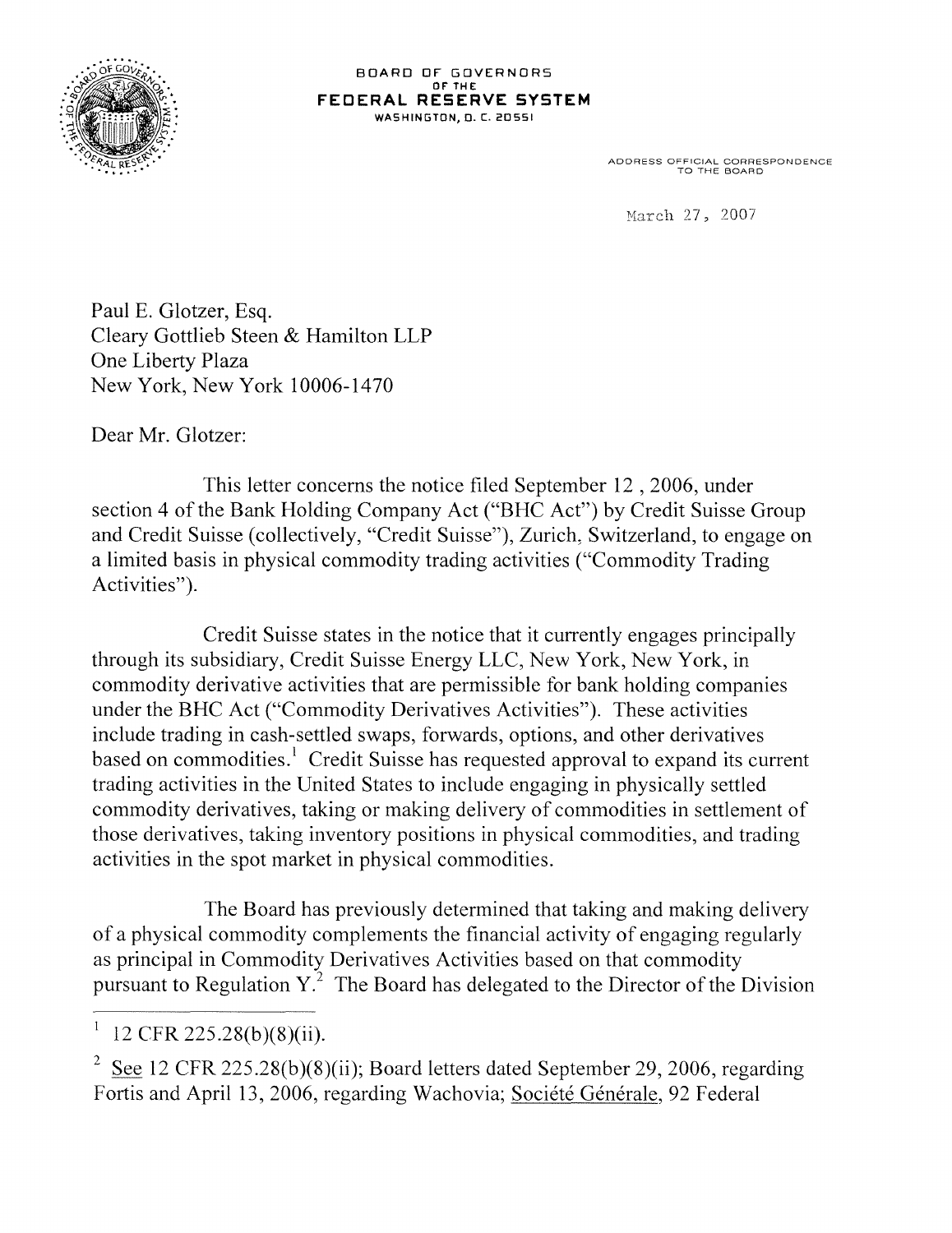of Banking Supervision and Regulation, with the concurrence of the General Counsel, the authority to approve requests by financial holding companies to engage in Commodity Trading Activities as an activity that is complementary to Commodity Derivatives Activities, if the proposal meets the conditions imposed by the Board when approving previous requests to engage in Commodity Trading Activities and does not raise significant legal, policy, or supervisory issues.<sup>3</sup>

In evaluating the risks posed by the proposal, the Director and the General Counsel have considered that Credit Suisse already incurs the price risk of commodities through its Commodity Derivatives Activities. Permitting Credit Suisse to engage in the limited amount and types of physical commodity trading activities described above, within the limits described in the appendix to this letter, would not appear to increase significantly its potential exposure to commodity price risk. To minimize potential increased risks associated with the Commodity Trading Activities (including, but not limited to, storage, transportation, legal, and environmental risks), Credit Suisse has committed to the Board that it will not (i) own, operate, or invest in facilities for the extraction, transportation, storage, or distribution of commodities; or (ii) process, refine, store, or otherwise alter a physical commodity itself. Credit Suisse has further committed to the Board that it will limit the aggregate market value of physical commodities that it and any of its subsidiaries hold at any one time to 5 percent of

Reserve Bulletin Cll3 (2006); Deutsche Bank AG, 92 Federal Reserve Bulletin C54 (2006); JPMorgan Chase & Co., 92 Federal Reserve Bulletin C57 (2006); Barclays Bank PLC, 90 Federal Reserve Bulletin 511 (2004 ); UBS AG, 90 Federal Reserve Bulletin 215 (2004); and Citigroup Inc., 89 Federal Reserve Bulletin 508 (2003).

 $3$  Credit Suisse has indicated that the transactions in which it intends to engage after approval of this notice include, among other things, volumetric production payment transactions ("VPPs") on oil or natural gas. VPPs are considered permissible credit transactions under 12 CFR  $225.28(b)(1)$  if a bank holding company immediately sells any commodities it receives under the VPP to third parties. See Letter from Scott G. Alvarez, Esq. to Elizabeth T. Davy, Esq., dated May 15, 2006. Credit Suisse would rely on approval of this notice to permit it to retain ownership of commodities delivered to it under a VPP. The market value of any such commodities retained by Credit Suisse would be included in the 5 percent of tier 1 capital limit on the value of its physical commodity inventory to which Credit Suisse has committed in connection with this notice, as detailed in the appendix to this letter.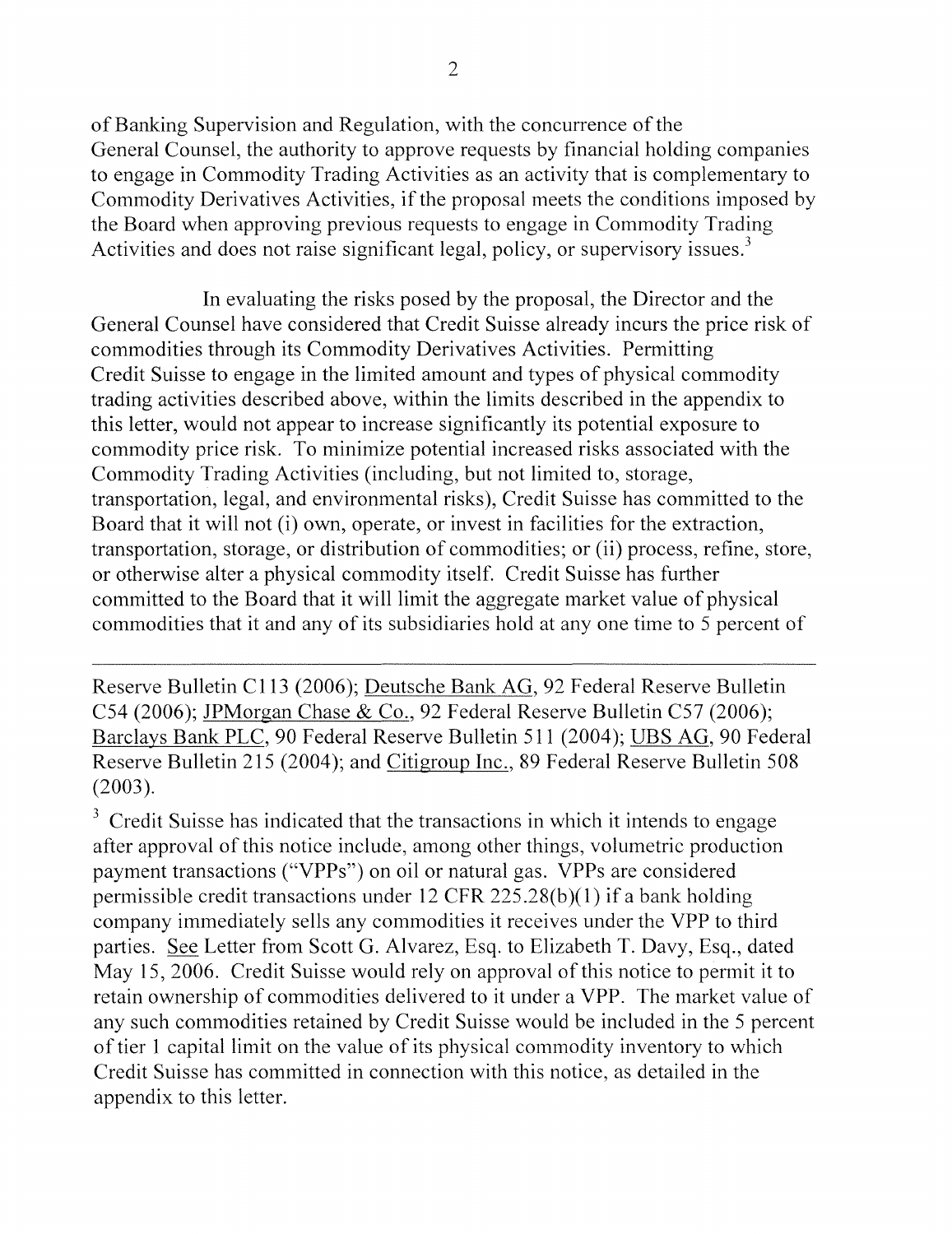Credit Suisse Group's tier 1 capital. Credit Suisse also has established and maintained policies and systems for monitoring and controlling the risks associated with the Commodity Trading Activities. Going forward, Credit Suisse is expected to continue to maintain effective risk-management policies and systems pertaining to its Commodity Trading Activities. Approval of the proposal would likely benefit Credit Suisse's customers by enhancing its ability to provide efficiently a full range of commodity-related services and improving its understanding of the commodity markets.

Based on the record, including all the commitments made to the Board in connection with the notice and the conditions imposed by the Board in previous cases, the Director, with the concurrence of the General Counsel, has determined that the proposed Commodity Trading Activities are complementary to the Commodities Derivatives Activities conducted by Credit Suisse; that the proposal would not appear to pose a substantial risk to Credit Suisse, depository institutions operated by Credit Suisse, or the financial system generally; and that the proposal can reasonably be expected to produce benefits to the public that outweigh any potential adverse effects.

In making these determinations, the Director and the General Counsel relied on all the information, representations, and commitments provided by Credit Suisse to the Board in connection with the notice and, in particular, the commitments set forth in the appendix to this letter and those conditions contained in the Board's previous decisions noted above regarding these activities. These commitments and conditions are critical to the determination that the Commodity Trading Activities would not pose a substantial risk to the safety and soundness of Credit Suisse, other financial institutions, or the financial system generally. These commitments and conditions are deemed to be conditions imposed in writing by the Board in connection with the notice and this approval and, as such, may be enforced in proceedings under applicable law.

This approval is specifically conditioned on Credit Suisse's compliance with all the commitments made to the Board in connection with the proposal, including those set forth in the appendix. This determination is also subject to all the conditions set forth in Regulation Y, including those in section 225.7, $4$  to the conditions contained in the Board's previous decisions noted above regarding these activities, and to the Board's authority to require modification or termination of the activities of a bank holding company or any of

<sup>4 12</sup> CFR 225.7.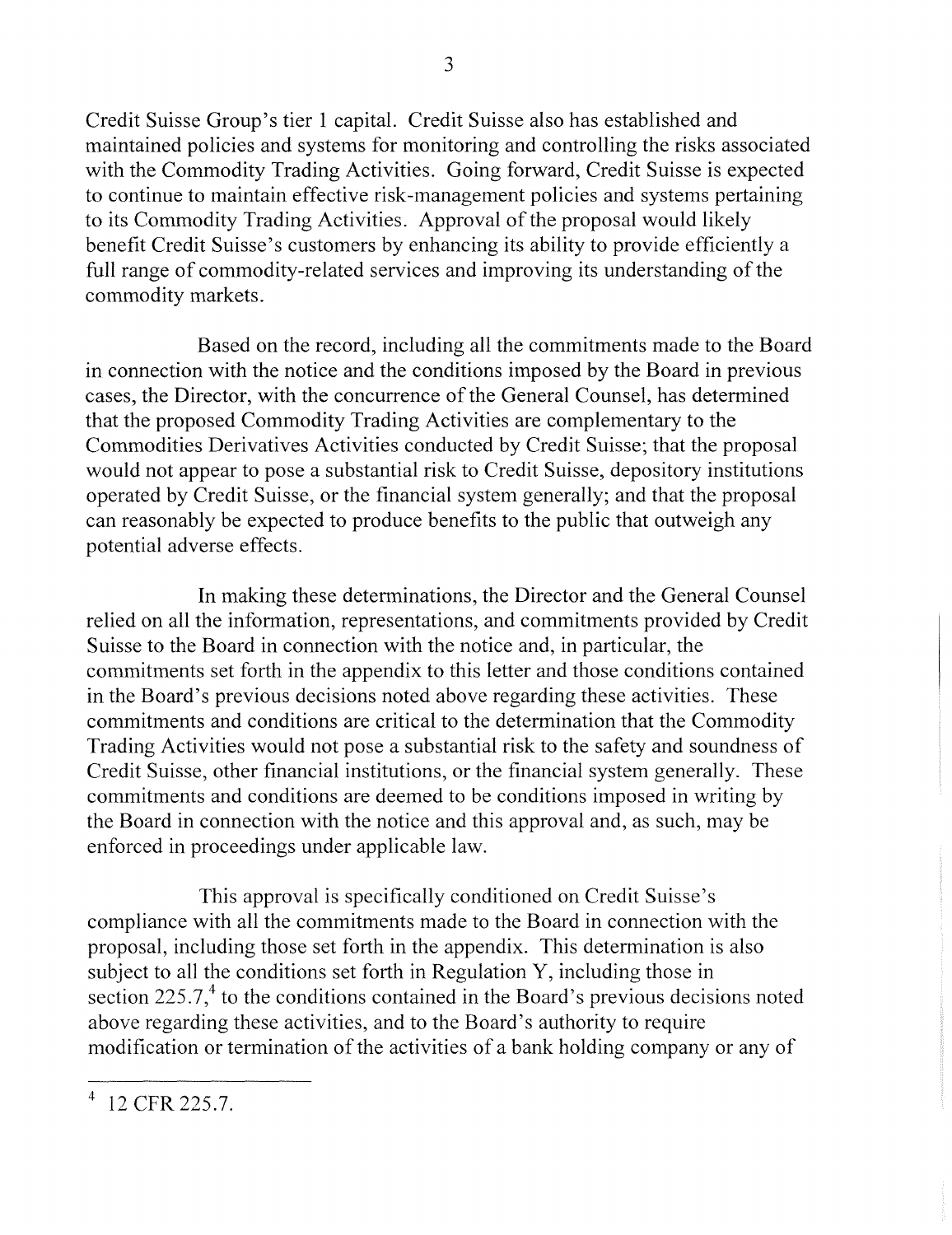its subsidiaries as the Board finds necessary to ensure compliance with, or to prevent evasion of, the provisions and purposes of the BHC Act and the Board's regulations and orders issued thereunder.

Sincerely yours,<br>Alestde U. Fries

Robert deV. Frierson Deputy Secretary of the Board

Appendix

cc: Federal Reserve Bank of New York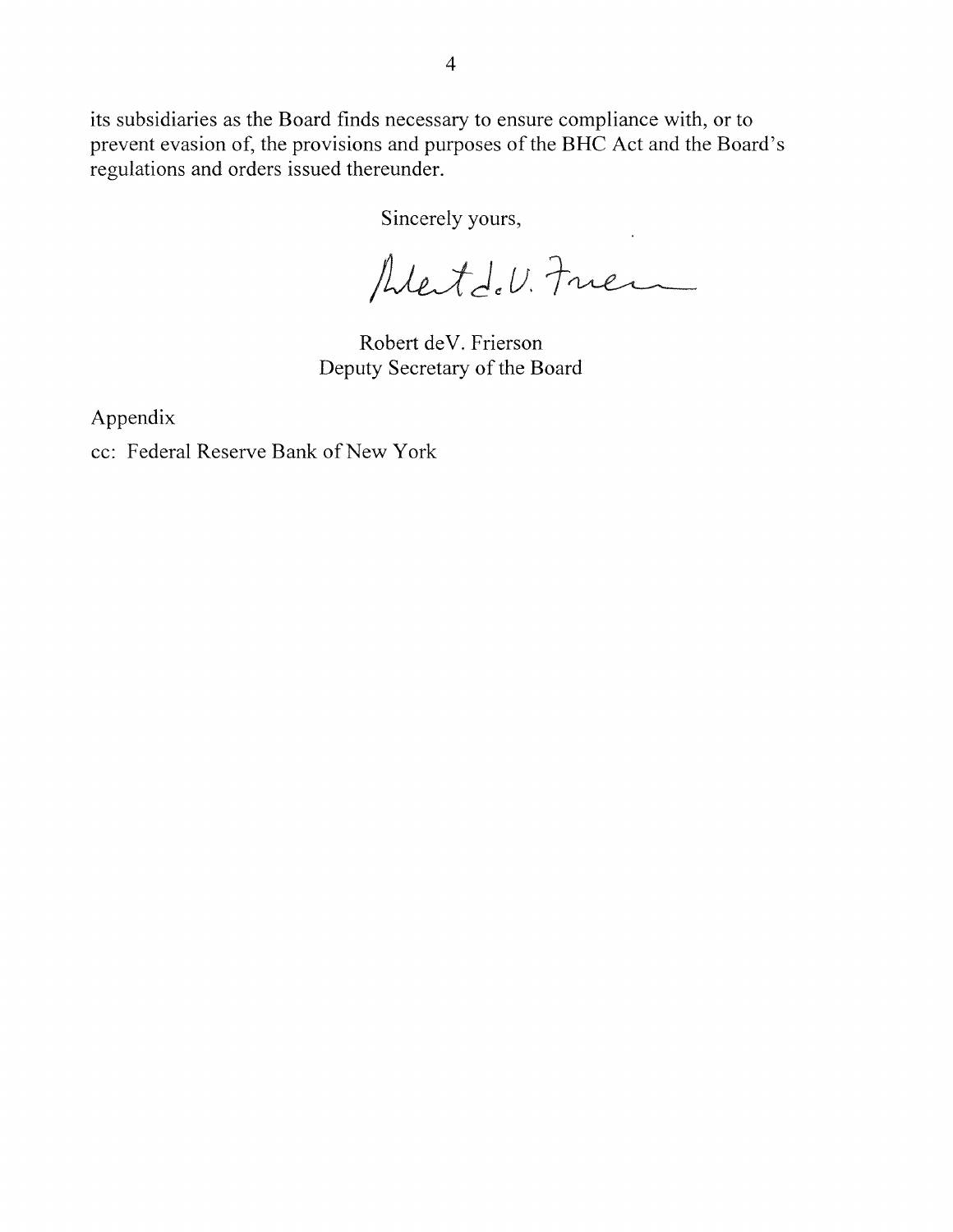## Commitments

1. Credit Suisse Group and each of its subsidiaries engaged in physical commodity trading activities (collectively, "Credit Suisse") commits to the Board of Governors of the Federal Reserve System ("Board") that it will limit the aggregate market value of physical commodities that it and any of its subsidiaries hold at any one time to 5 percent of Credit Suisse Group's tier 1 capital. Credit Suisse will include in this 5 percent limit the market value of any physical commodities it holds as a result of a failure of reasonable efforts to avoid taking delivery in commodities transactions conducted pursuant to section  $225.28(b)(8)(ii)(B)$  of Regulation Y. In addition, Credit Suisse agrees to notify the Federal Reserve Bank of New York if the aggregate market value of commodities held by it under the approval exceeds 4 percent of Credit Suisse Group's tier 1 capital.

2. Credit Suisse commits to the Board that it will ensure proper risk management and controls over its physical commodity trading activities and that it will apply to its physical commodity trading activities the control infrastructure that it has developed and tested with respect to its existing commodity derivative activities.

3. Credit Suisse commits to the Board that it will take and make physical delivery of, or store, only physical commodities for which derivative contracts have been authorized for trading on U.S. futures exchanges by the Commodity Futures Trading Commission (unless specifically excluded by the Board) or other commodities that have been specifically authorized by the Board.

4. Credit Suisse commits to the Board that, in the United States, (1) it will not own, invest in, or operate facilities for the extraction, transportation, storage, or distribution of commodities (except in satisfaction of debts previously contracted or in connection with a nonperforming loan, or where such investment is otherwise permissible for a financial holding company); (2) it will act solely as a financial intermediary in the physical commodities markets; (3) it will not process, refine, store, or otherwise alter a physical commodity; and (4) in conducting its physical commodity trading activities, it will contract with a third party for any services that are needed in connection with the handling of any commodity and use appropriate storage and transportation facilities owned and operated by third parties.

5. Credit Suisse commits to the Board that, in the United States, it will only use storage and transportation facilities owned and operated by third parties and will